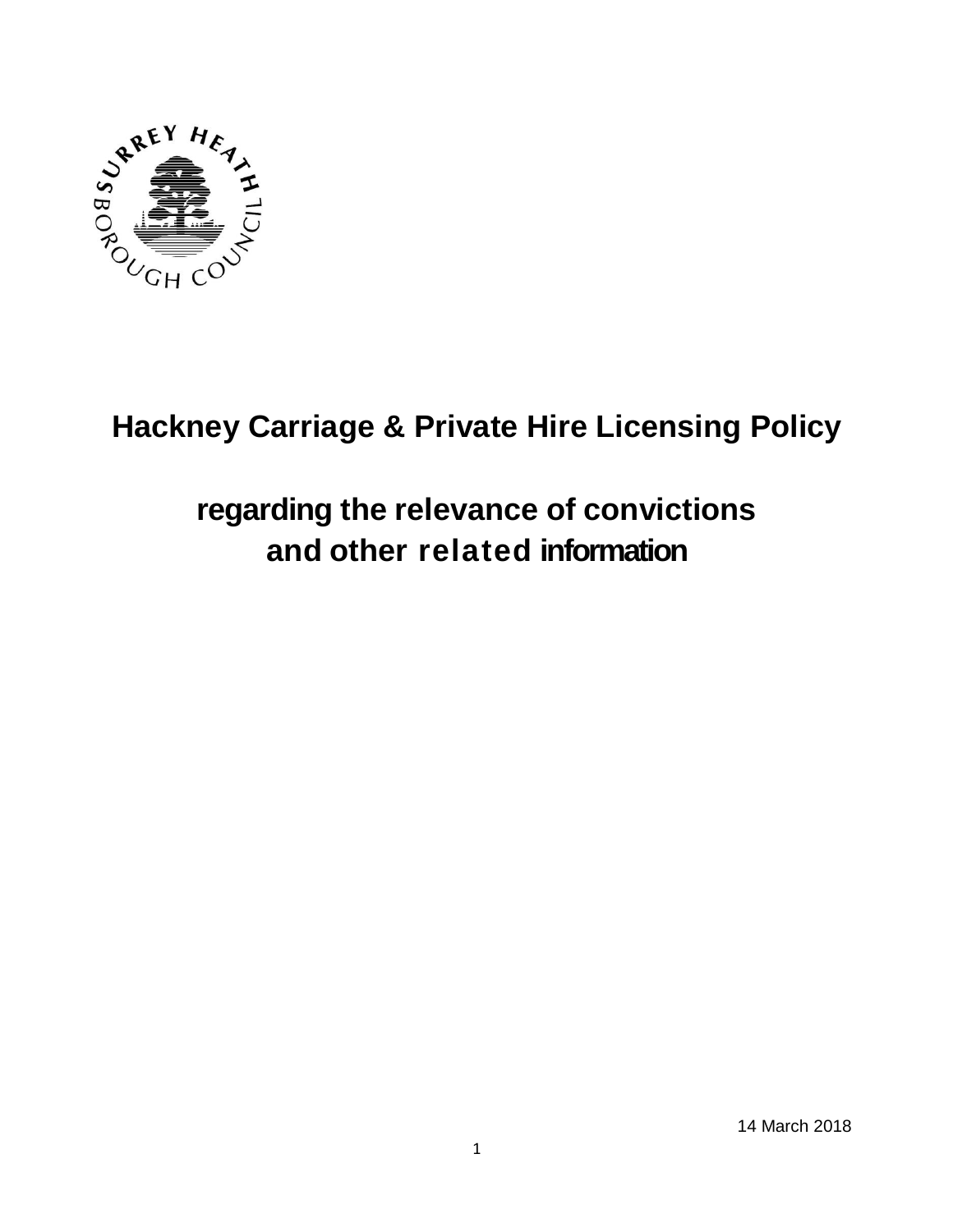# **Contents**

| <b>Section</b> |                                                        | Page            |
|----------------|--------------------------------------------------------|-----------------|
|                | Introduction                                           | 3               |
| $\overline{2}$ | <b>General Policy</b>                                  | 5               |
| 3              | Powers                                                 | 5               |
| 4              | Consideration of disclosed criminal history            | 6               |
| 5              | Options when determining an application/licence        | 7               |
| 6              | Offences involving violence                            | 7               |
| $\overline{7}$ | Offences involving a weapon                            | 8               |
| 8              | Sexual and indecency offences                          | 8               |
| 9              | <b>Dishonesty</b>                                      | 9               |
| 10             | <b>Alcohol and Drugs</b>                               | 10              |
| 11             | Driving offences involving the loss of life            | 10              |
| 12             | Other traffic offences                                 | 11              |
| 13             | <b>Outstanding Charges or Summonses</b>                | 11              |
| 14             | People banned from working with children or vulnerable | 12              |
|                | adults                                                 |                 |
| 15             | Non-conviction information                             | 12              |
| 16             | <b>Licensing Offences</b>                              | 12              |
| 17             | <b>Insurance Offences</b>                              | 12 <sup>2</sup> |
| 18             | Applicants with periods of residency outside the UK    | 13              |
| 19             | Summary                                                | 13              |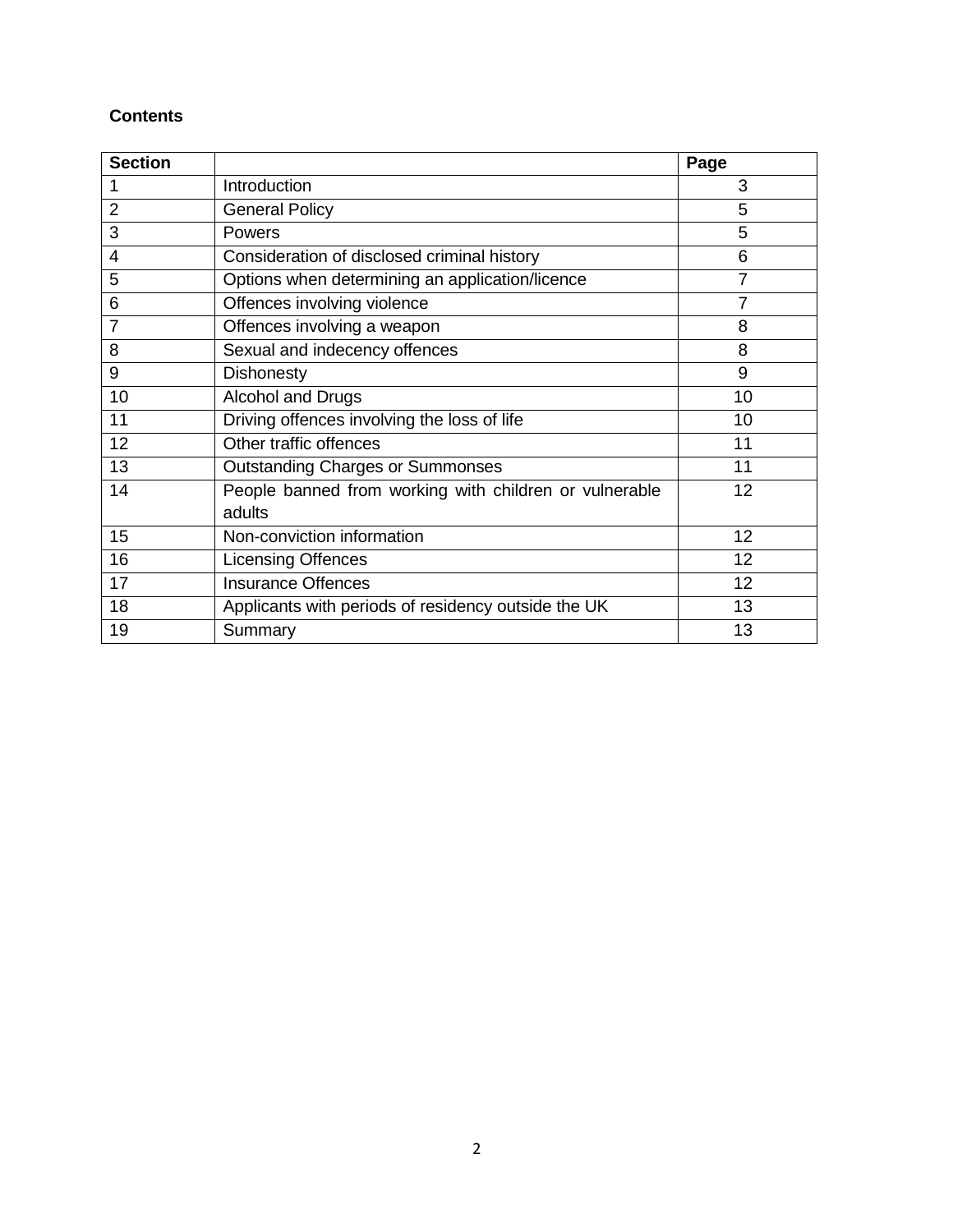## **1. Introduction**

- 1.1 This policy sets out the criteria to be taken into account by the Council when determining whether or not an applicant or an existing licence holder is a fit and proper person to be granted, have renewed or continue to hold a Hackney Carriage and/or Private Hire Driver Licence. In addition to criminal convictions the Council will also take into account other factors such as demeanour, attitude, general character, non-criminal behaviour and police or other relevant records or information from a reliable source.
- 1.2 Whilst this policy primarily applies to the determination of driver licences, where a conviction (as defined below) is considered relevant to the fitness and propriety/suitability of an individual to hold or be granted a Private Hire Operator Licence or vehicle licence, then this policy must be referred to in the determination of that licence/application.
- 1.3 The Council is mindful that each case must be considered on its merits and where exceptional circumstances demand, the Council may depart from this policy.
- 1.4 This policy provides guidance to any person with an interest in taxi and private hire licensing. In particular, but not exclusively:
	- Applicants for a driver's, vehicle or private hire operator licence
	- Existing licensees whose licences are being reviewed or renewed
	- Licensing officers
	- Members of the licensing committee/sub-committee
	- Magistrates and Judges hearing appeals against local authority decisions
- 1.5 For renewal applications and current licence holders the policy will not be applied retrospectively. However the policy will be applied if any additional convictions are incurred or brought to the attention of the Council that would call into question a person's suitability to hold a licence.
- 1.6 It is the responsibility of Surrey Heath Borough Council (referred to as the Council) to issue Hackney Carriage and Private Hire licences under the Local Government (Miscellaneous Provisions) Act 1976, the Town Police Clauses Act 1847 and the Hackney Carriage Byelaws. In exercising this duty the Council must consider the need to ensure the safety of the public its primary consideration. Licences cannot be issued unless the person is considered to be 'fit and proper'.
- 1.7 In seeking to safeguard the safety of the public. The council will be concerned to ensure:
	- That a person/applicant is fit and proper in accordance with Sections 51, 55 and 59 of the Local Government (Miscellaneous Provisions) Act 1976 (Part II)
	- That the person does not pose a threat to the public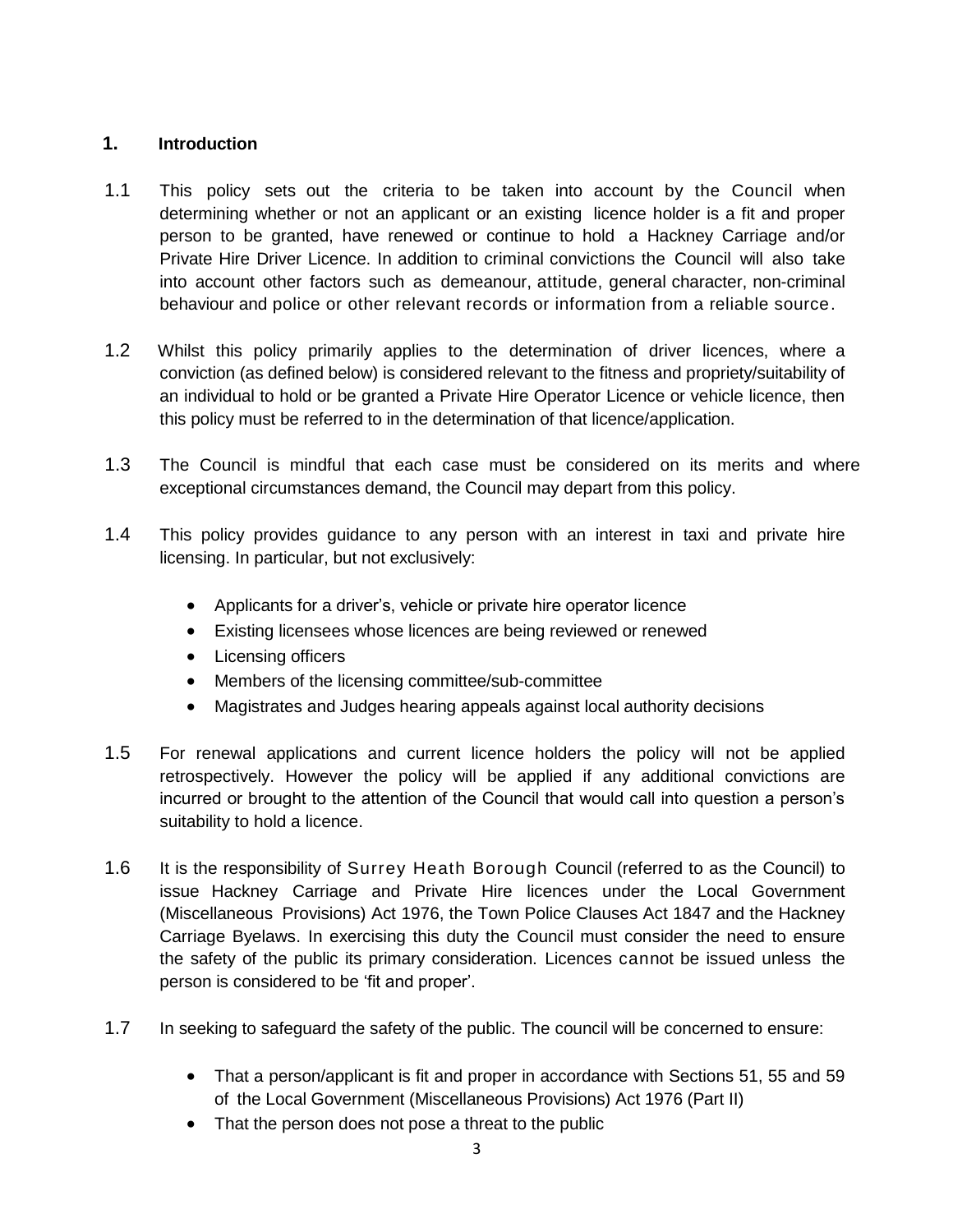- That the public are safeguarded from dishonest persons
- The safety of children, young persons and vulnerable adults
- 1.8 There is no judicially approved test of fitness and propriety and, accordingly, a number of local tests have developed. These tend to be based on a test similar to the following:

'Would you (as a member of the licensing committee or other person charged with the ability to grant a hackney carriage driver's licence) allow your son or daughter, spouse or partner, mother or father, grandson or granddaughter or any other person for whom you care, to get in to a vehicle with this person alone?'

If the answer to this question (or a similar test) is an unqualified 'Yes' then the test is probably satisfied. If there are any doubts in the minds of those who make the decision, then further consideration should be given as to whether this person is a fit and proper person to hold a hackney carriage driver's licence.

- 1.9 The Council will undertake whatever checks it considers necessary to ensure that licences are not issued to unsuitable people. In assessing the suitability of an applicant or licence holder, the council will take into consideration the following factors:
	- **Criminality**
	- Number of endorsed DVLA driving licence penalty points
	- The conduct of the applicant in making the application (e.g. whether they have acted with integrity during the application process).
	- The previous licensing history of existing / former licence holders.

In addition, the Council will also consider further information from sources such as, but not limited to, the Police (including abduction notices), Children and Adult Safeguarding Boards, Multi Agency Safeguarding Hub, Social Services other licensing authorities, other departments within the Council, and statutory agencies.

- 1.10 In this policy, the word "applicant" refers to either new applicants, existing licence holders who are seeking renewal and existing licence holders who are being considered by the Council by virtue of offending activity having recently come to light.
- 1.11 In this policy, the word "conviction" is to be defined as including convictions, cautions, warnings, reprimands and other relevant information.
- 1.12 The Council reserves the right to overturn or annul a decision that has previously been made, or refuse a renewal of a licence, where clear errors are discovered.
- 1.13 As licensed drivers often carry unaccompanied and vulnerable passengers, the council will take a strong line in relation to applicants or existing licence holders with convictions for sexual offences. A licensed PHV or taxi driver is expected to be trustworthy. In the course of their working duties drivers will deal with cash transactions and valuable property may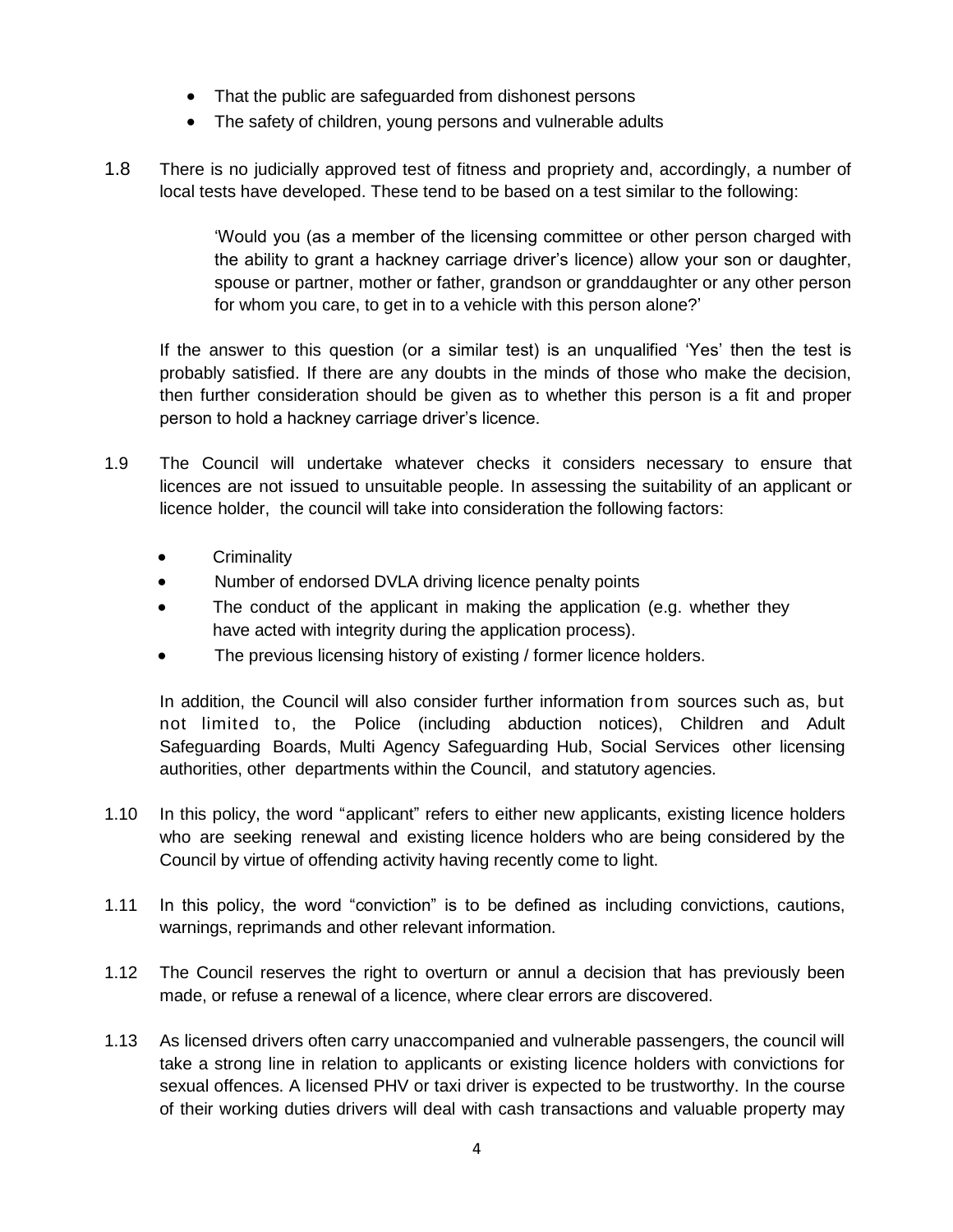be left in their vehicles. Drivers may well deal with customers who are vulnerable or intoxicated and potentially easily confused. Taking drugs and driving poses an obvious risk to public safety, whilst applicants who have convictions for the supply of drugs should also be treated with considerable concern, The nature and quantity of the drugs, whether for personal use or supply are issues which will be considered carefully. As licensees are professional vocational drivers, a serious view is taken of convictions for driving, or being in charge of a vehicle while under the influence of drink or drugs. More than one conviction for these offences raises significant doubts as to the applicant's fitness to drive the public.

## 2 **General Policy**

- 2.1 Whilst the Council may consider that an applicant with a conviction for a serious offence may not need to be automatically barred from obtaining a licence, it is however to be normally expected that the applicant would be required to:
	- a. Remain free of conviction for an appropriate period as detailed below; and
	- b. Show adequate evidence that they are a fit and proper person to hold a licence (the onus will be on the applicant to produce such evidence). Simply remaining free of conviction may not generally be regarded as adequate evidence that an applicant is a fit and proper person to hold a licence.
- 2.2 The standards and criteria set out in paragraphs 4 to 18 below are those that would normally be applied to applications and licences. The Council may depart from these criteria, however it will only do so in exceptional circumstances. The otherwise good character and driving record of the applicant or licence holder will not ordinarily be considered as exceptional circumstances.

### **3 Powers**

- 3.1 Section 61 of the Local Government Miscellaneous Provisions Act 1976 allow the council to suspend, revoke or refuse to renew a licence if the application/licence holder has been convicted of an offence involving dishonesty, indecency, violence, or failure to comply with the provisions of the Town Police Clauses Act 1847 or failure to comply with the provisions of Part II of the Local Government (Miscellaneous Provisions) Act 1976, or if he/she has since the grant of the licence been convicted of an immigration offence or required to pay an immigration penalty, or for any other reasonable cause.
- 3.2 The Rehabilitation of Offenders Act 1974 (Exceptions) Order 1975, allows the council to take into account all convictions recorded against an applicant or the holder of a Private Hire or Hackney Carriage driver's licence, whether spent or not. Therefore the council will have regard to all relevant convictions, particularly where there is a long history of offending or a recent pattern of repeat offending. Applicants need to be aware that, in accordance with this Act, all convictions, cautions, warnings and reprimands must be declared.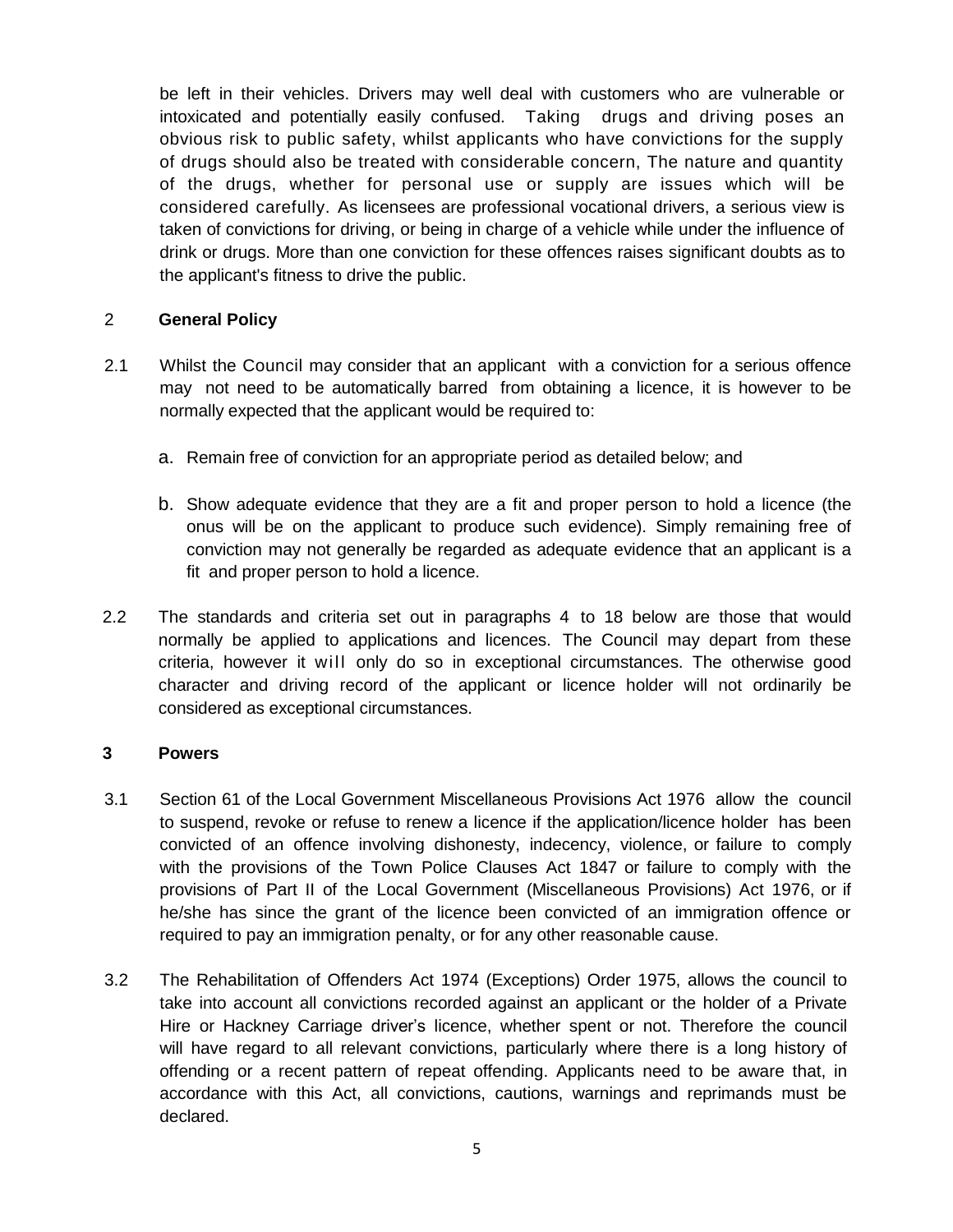### **4 Consideration of disclosed criminal history**

- 4.1 Under the provisions of Sections 51, 55 and 59, Local Government (Miscellaneous Provisions) Act 1976, the council is required to ensure that an applicant for the grant or renewal of a Hackney Carriage and/or a Private Hire Operator or Vehicle driver's licence is a "fit and proper" person to hold such a licence. However, if an applicant has any convictions, warnings, cautions or charges awaiting trial, the council will look at:
	- **How relevant the offence(s) are to the licence being applied for**
	- How serious the offence(s) were
	- **When the offence(s) were committed**
	- **The date of the conviction, warning, caution etc.**
	- **EXEC** Circumstances of the individual concerned
	- Any sentence imposed by the court
	- The applicant's age at the time of offence / incident leading to the conviction, warning, caution etc.
	- Whether they form part of a pattern of offending
	- The applicant's attitude
	- Any other character check considered reasonable (e.g. personal references if requested by the Council)
	- Any other factors that might be relevant, for example:
		- The previous conduct of an existing or former licence holder,
		- Whether the applicant has intentionally misled the council or lied as part of the application process,
		- Information provided by other agencies/council departments.

Where an applicant has been convicted of a criminal offence, the licensing authority cannot review the merits of the conviction [Nottingham City Council v. Mohammed Farooq (1998)].

- 4.2 In this policy 'from date sentence has ended' is taken to be the date which is reached once the whole of the period as sentenced by the court has elapsed and not necessarily the length of time served by the applicant. For example, if a sentence is five years imprisonment then the date that the sentence ends will be five years from the date of sentencing – regardless of the amount of time actually served by the applicant. If the sentence is amended by a court at a later date then this new sentence becomes relevant for the purposes of this policy. The term 'since completion of sentence' is to be construed in a similar way.
- 4.3 Existing holders of driver's licences are required to notify the council in writing within five working days of receiving a driving licence endorsement, fixed penalty notice, warning, reprimand, police caution, criminal conviction or other criminal proceedings (including their acquittal as part of a criminal case). In addition, licence holders must inform the council within 3 working days of their arrest for any matter (whether subsequently charged or not). To fail to do so, will raise serious questions for the Council as to the honesty of the licence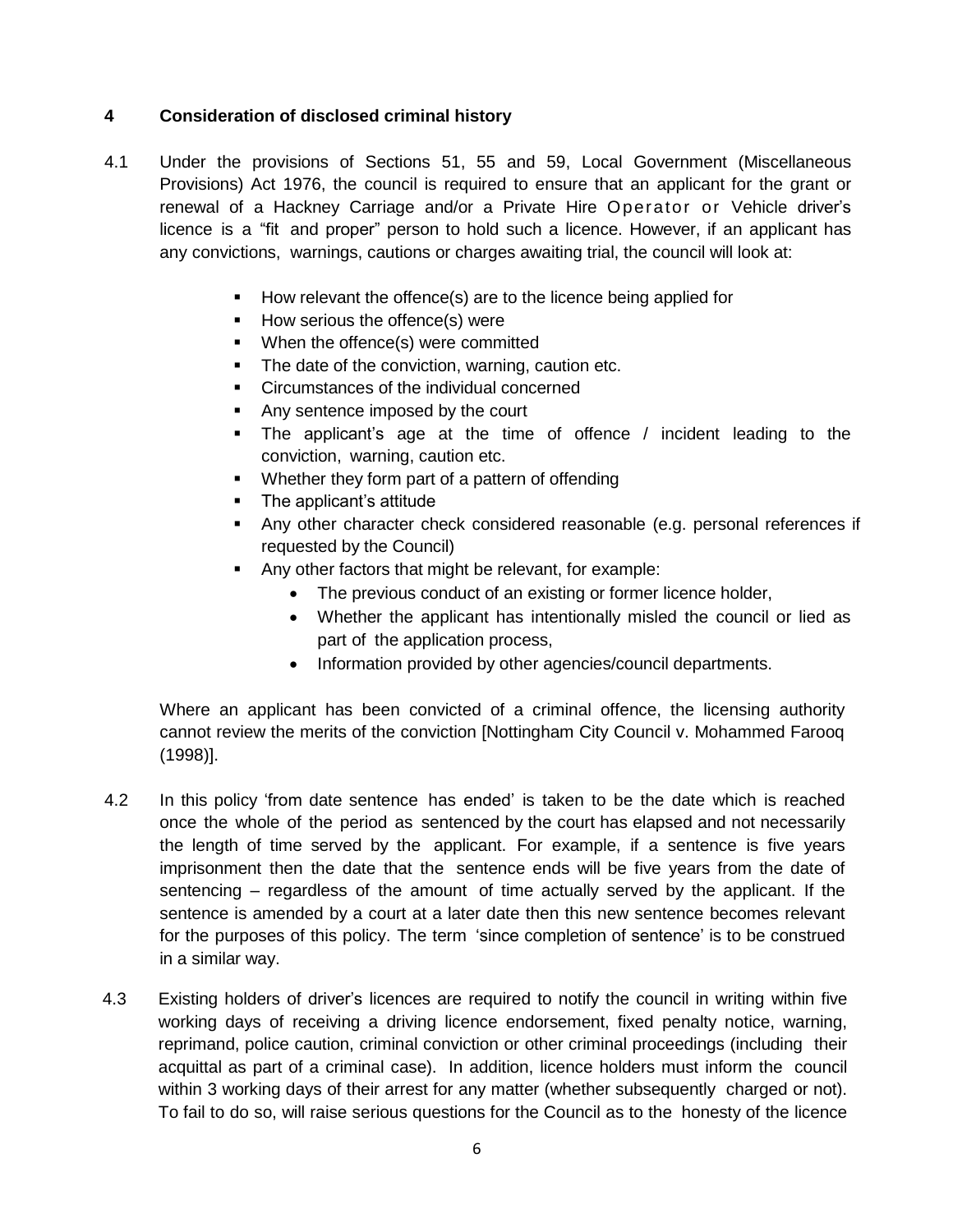holder and will be taken into account as part of any subsequent renewal applications.

- 4.4 It is an offence for any person knowingly or recklessly to make a false declaration or to omit any material particular in giving information required by the application for a licence (s57 Local Government (Miscellaneous Provisions) Act 1976). Where an applicant has made a false statement or a false declaration on their application for the grant or renewal of a licence, the licence will normally be refused.
- 4.5 Any offences or behaviour not expressly covered by this Policy may still be taken into account.

# **5 Options when determining an application/licence**

- 5.1 When determining an application or reviewing an existing licence in relation to convictions or other relevant information the Council have the following options:
	- grant the licence or take no further action
	- grant the licence with additional conditions
	- refuse, revoke, or suspend the licence
	- issue a warning
- 5.2 If a licence holder's conduct is such that, were they to be applying for a new licence their application would normally be refused, they should expect consideration to be given as to the suspension or revocation of their licence.

## **6. Offences involving violence**

- 6.1 Licensed drivers have close regular contact with the public. A licence will not normally be granted if the applicant has a conviction for an offence that involved the loss of life such as:
	- Murder
	- Manslaughter
	- Manslaughter or culpable homicide while driving
	- Terrorism offences
	- Any offences (including attempted or conspiracy to commit offences) that are similar to those above.
- 6.2 A licence will not normally be granted until at least 10 years have passed since the completion of any sentence and / or licence period following conviction for an offence shown below:
	- Arson
	- Malicious wounding or grievous bodily harm which is racially aggravated
	- Actual bodily harm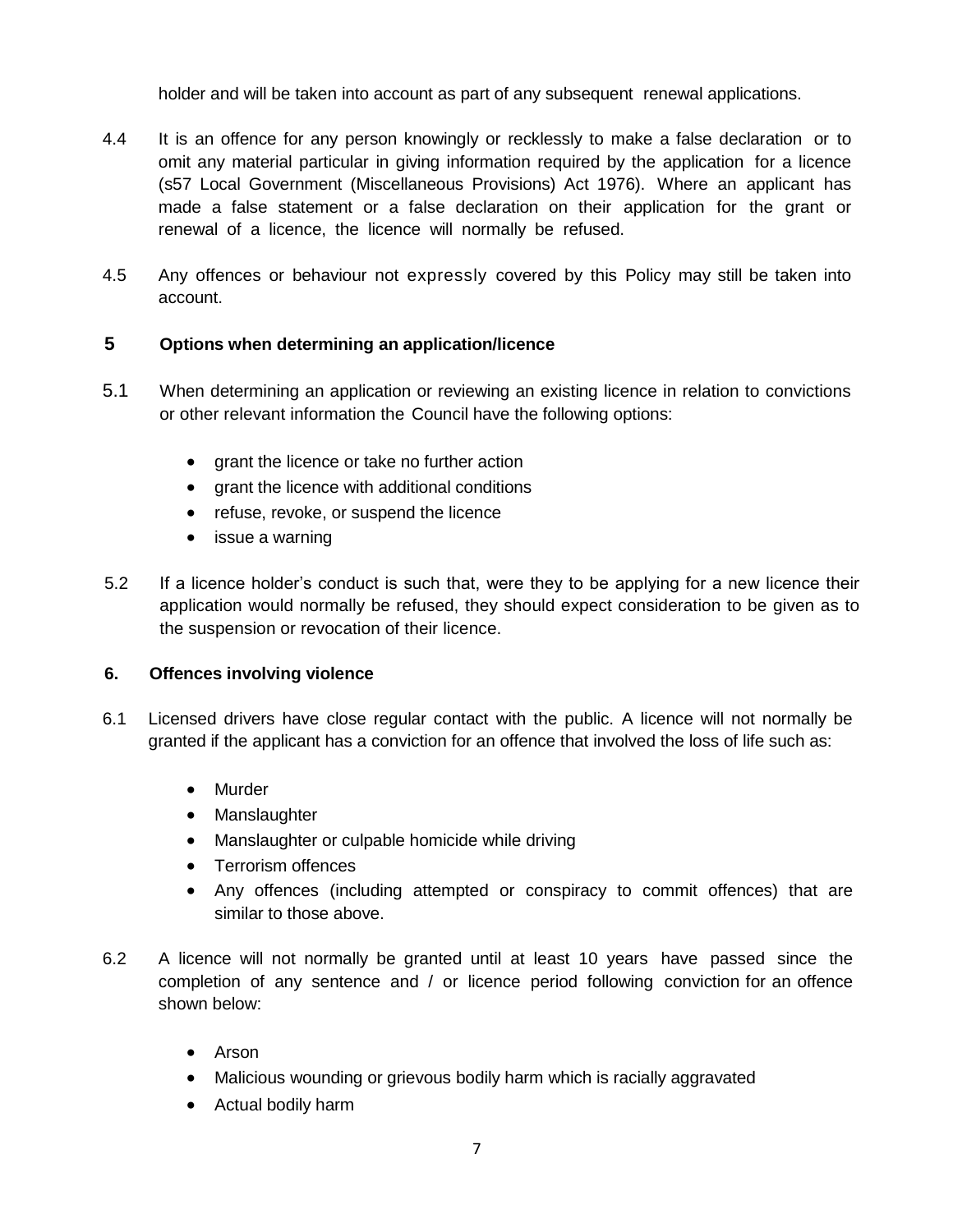- Assault occasioning actual bodily harm
- **•** Grievous bodily harm
- Robbery
- Possession of firearm
- Riot
- Assault Police
- Violent disorder
- Common assault
- Resisting arrest
- Any racially-aggravated offence against a person or property
- Affray
- Any offence that may be categorised as domestic violence
- Harassment, alarm or distress, intentional harassment or fear of provocation of violence
- Any offence (including attempted or conspiracy to commit offences) similar to those above.
- 6.3 A licence will not normally be granted until at least 5 years have passed since the completion of any sentence and / or licence period following conviction for an offence shown below:
	- Obstruction
	- Criminal damage
	- Any offences (including attempted or conspiracy to commit offences) that are similar to those above.
- 6.4 A licence will not normally be granted if an applicant has more than one conviction for an offence of a violent nature.

## **7. Offences involving a weapon (not a firearm)**

- 7.1 If an applicant has been convicted of possession of a weapon or any other weapon related offence, this will give serious concern as to whether the person is fit to carry the public. For firearms offences see 6.2.
- 7.2 Depending on the circumstances of the offence, an applicant should be free of conviction for 5 years (or at least 5 years must have passed since the completion of the sentence, whichever is longer), before a licence is granted.
- 7.3 2 or more convictions for a violent offence will normally result in an application being refused.

## **8. Sexual and indecency offences**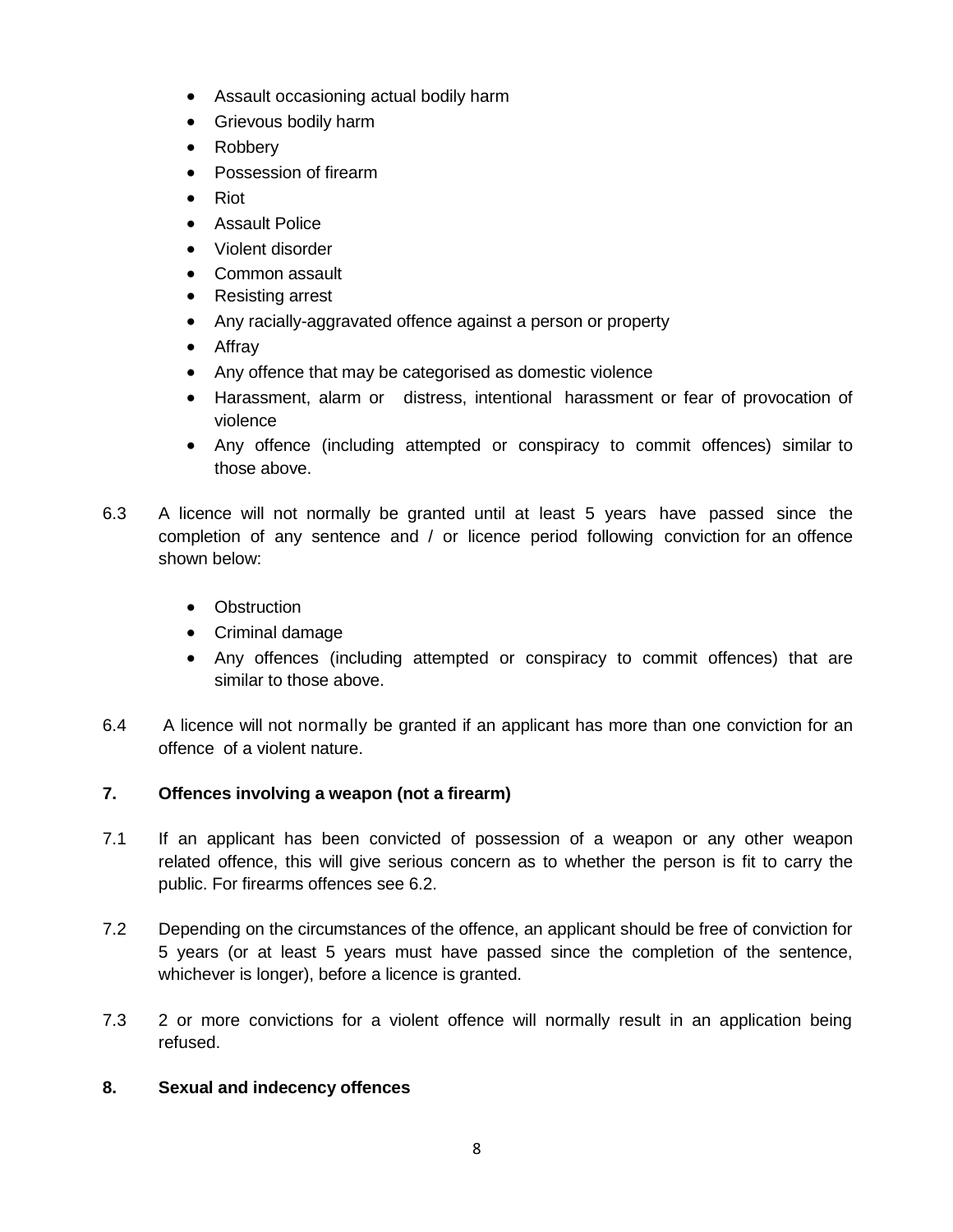- 8.1 All sexual and indecency offences will be considered as serious. Applicants with convictions for sexual or indecency offences that involve a third party will normally be refused. Such offences include:
	- Rape
	- Assault by penetration
	- Offences involving children or vulnerable adults
	- Trafficking, sexual abuse against children and / or vulnerable adults and preparatory offences (as defined within the Sexual Offences Act 2003).
	- Making or distributing obscene material
	- Possession of indecent photographs depicting child pornography.
	- Sexual assault
	- Indecent assault
	- Exploitation of prostitution
	- Soliciting (kerb crawling)
	- Any sex or indecency offence that was committed in the course of employment as a taxi or PHV driver
	- Making obscene / indecent telephone calls
	- Indecent exposure
	- Any similar offences (including attempted or conspiracy to commit) or offences which replace the above
- 8.2 In addition to the above the council will not normally grant a licence to any applicant who is or has ever been on the Sex Offenders Register or similar register.

## **9. Dishonesty**

- 9.1 A serious view is taken of any conviction involving dishonesty.
- 9.2 A minimum period of 5 years free of conviction or at least 5 years since the completion of sentence (whichever is longer) is required to have passed before a licence is granted. Offences involving dishonesty include:
	- theft
	- burglary
	- fraud
	- benefit fraud
	- handling or receiving stolen goods
	- forgery
	- conspiracy to defraud
	- false representation
	- obtaining money or property by deception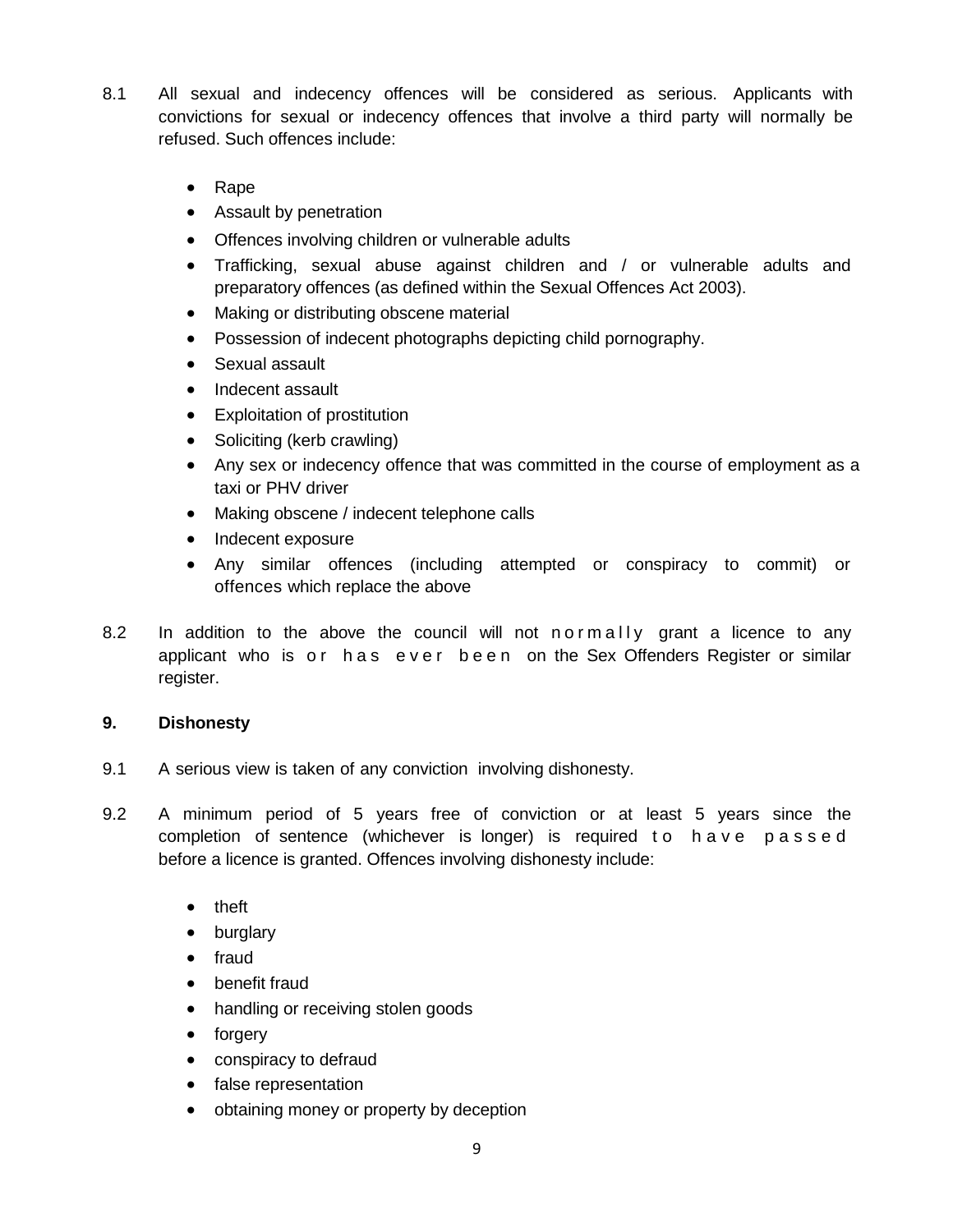- other deception
- taking a vehicle without consent
- fare overcharging
- or any similar offences (including attempted or conspiracy to commit) o r offences which replace the above
- 9.3 A licence will not normally be granted if an applicant has more than one conviction for a dishonesty offence.
- 9.4 Applicants or existing licence holders that are found to have intentionally misled the council, or lied as part of the application process, will normally be rejected or refused.

### **10. Alcohol and Drugs**

- 10.1 A serious view is taken of convictions for driving, or being in charge of a vehicle while under the influence of drink or drugs or where the driver has been found to be under the influence of psychoactive substances.
- 10.2 At least 5 years, after the restoration of the DVLA driving licence following a drink drive or driving when under the influence of drugs conviction should elapse before an application will be granted.
- 10.3 A licence will not normally be granted where the applicant has more than one conviction for offences related to the possession of drugs and has not been free of conviction for 10 years or at least 10 years have passed since the completion of any sentence and/or licence period, whichever is the greater. There will then be full consideration of the nature of the offence and the quantity /type of drugs involved.
- 10.4 A licence will not normally be granted where the applicant has a conviction for an offence related to the supply of drugs.
- 10.5 If there is evidence of persistent drugs or alcohol use, misuse or dependency a specialist medical examination (in accordance with DVLA Group 2 medical standards) and a satisfactory medical report may be required before the licence is granted. If the applicant was an addict (drug or alcohol) then they would be required to show evidence of 8 years free from drug taking after detoxification treatment.
- 10.6 A licence will not normally be granted for drunkenness offences not involving a motor vehicle for a period of one year after a single conviction and 2 years after 2 or more convictions within 2 years of each other.

### **11. Driving offences involving the loss of life**

11.1 A very serious view is to be taken of any applicant who has been convicted of a driving offence that resulted in the loss of life.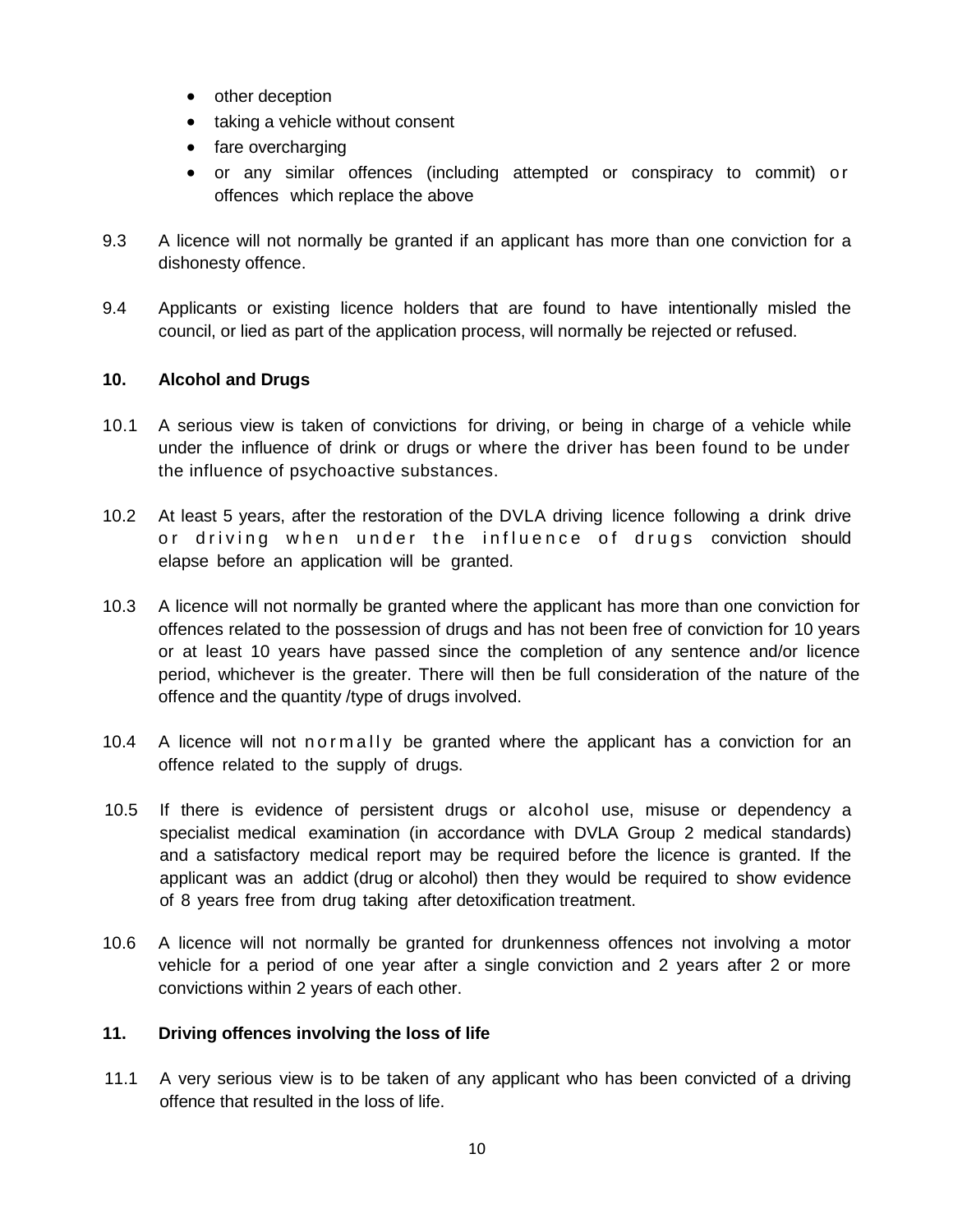- 11.2 A licence will not normally be granted if an applicant has a conviction for:
	- Causing death by dangerous driving
	- Causing death by careless driving whilst under the influence of drink or drugs
	- Causing death by careless driving
	- Causing death by driving: unlicensed, disqualified or uninsured drivers
	- Or any similar offences (including attempted or conspiracy to commit) offences which replace the above

## **12 Other traffic offences**

- 12.1 Traffic offences such as driving without due care and attention, reckless driving, more serious speeding offences (usually dealt with by a court), or offences of a similar nature will give rise to serious doubts about the applicant's suitability to be a driving professional. An applicant with any such convictions will be required to show a period of at least 1 year free of such convictions. For applicants with more than one offence this should normally be increased to 2 years.
- 12.2 At least three years should elapse (after the restoration of the DVLA driving licence), before a licence would be granted for a Hackney Carriage or Private Hire drivers licence.
- 12.3 Traffic offences such as obstruction, some speeding offences (usually dealt with by means of a fixed penalty), pedestrian crossing offences, traffic light offences waiting in a restricted area, or offences of a similar nature may not ordinarily merit refusal.
- 12.4 In cases where the courts have imposed a disqualification in respect of the DVLA driving licence, the periods stated above should normally commence from the date of the restoration of the licence.
- 12.5 In this policy, the term "disqualification" refers to the period served, in order to take account of the fact that a court may reduce the period of disqualification from driving. An applicant must provide evidence in advance to prove that the court agreed a reduction in the period of disqualification.
- 12.6 In "totting up" cases where disqualification is considered by the Court, even if the court does not disqualify (e.g. because of exceptional circumstances) a driver, the licensing authority is likely to refuse a hackney carriage or private hire driver's licence because different criteria apply. An applicant will normally be expected to show a period of 12 months free from conviction from the date the court made its finding of exceptional circumstances justifying the non-disqualification.

## **13 Outstanding Charges or Summonses**

13.1 If the individual is the subject of an outstanding charge or summons their application can continue to be processed, but the application will need to be reviewed at the conclusion of proceedings.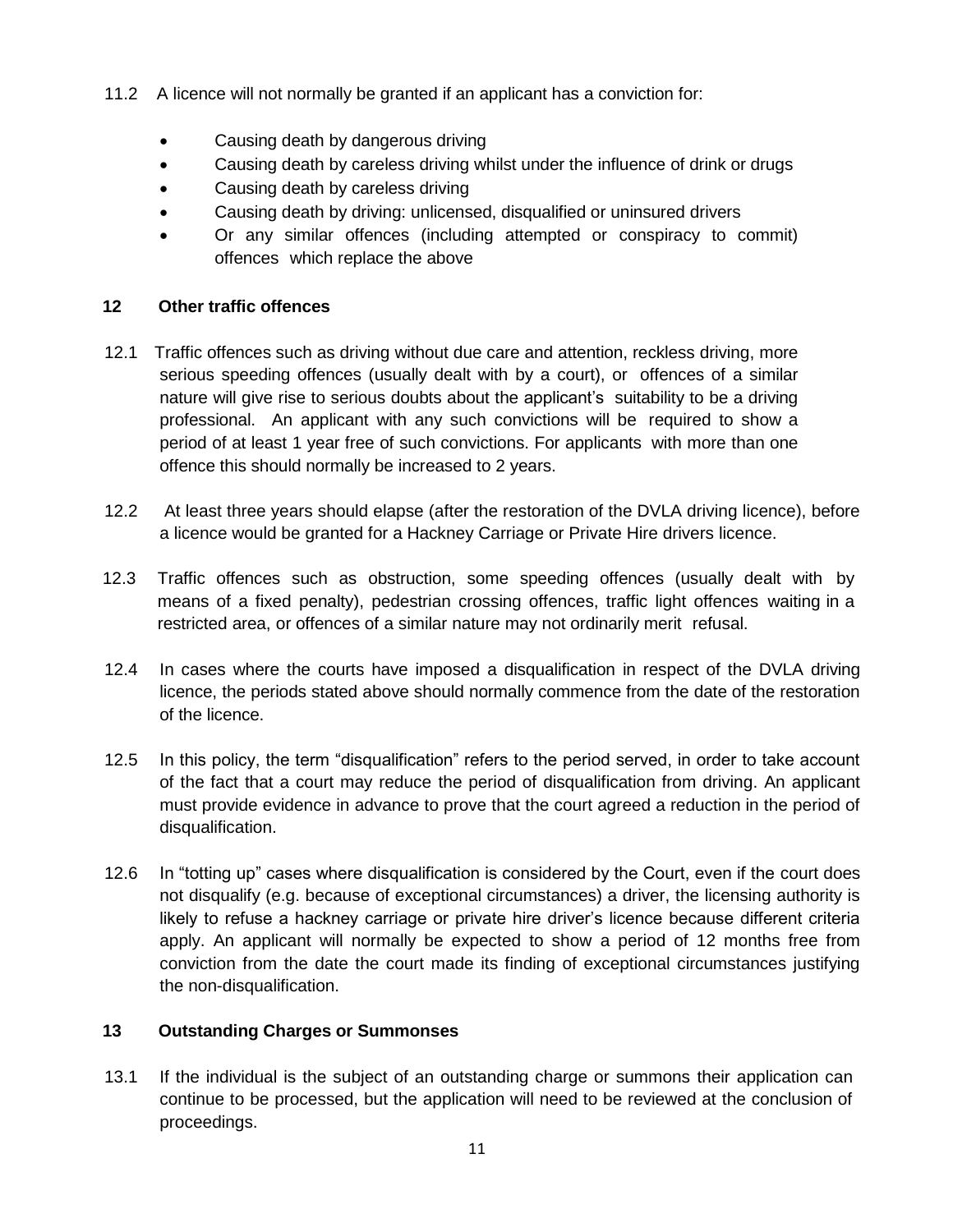13.2 If the outstanding charge or summons involves a serious offence and the individual's conviction history indicates a possible pattern of unlawful behaviour or character trait, then in the interests of public safety the application may be put on hold until proceedings are concluded or the licence may be refused.

#### **14 People banned from working with children and vulnerable adults**

14.1 A serious view is to be taken of any applicant or licence holder who has been banned from working with children or vulnerable adults. A licence will not be normally be granted if an applicant has been found unfit to work with children or vulnerable adults.

#### **15 Non-conviction information**

- 15.1 The Council will take into account intelligence which has not led to a conviction. This may include but not be limited to information regarding acquittals, circumstances in which convictions were quashed due to misdirection to the jury, circumstances where the decision was taken not to prosecute, situations where the person has been arrested and bailed but not yet charged, civil penalties and complaints from the public. In considering the most appropriate action to take following the receipt of information), the credibility of both the witness / complainant and the licence holder will be taken into account.
- 15.2 If an applicant has been arrested or charged, but not convicted, for a serious offence which suggests he could be a danger to the public, consideration should be given to refusing the application or revoking an existing licence.
- 15.3 In assessing the action to take, public safety will be the paramount concern. Decisions will be taken on balance of probability.
- 15.4 A licence will not normally be granted until at least 1 year has elapsed since a Criminal Behaviour Order.

#### **16 Licensing Offences**

16.1 Offences under taxi and private hire and associated legislation such as plying for hire without a licence, overcharging and refusing to carry disabled persons will prevent a licence being granted or renewed until a period of 3 years has passed since conviction.

#### **17 Insurance Offences**

17.1 A serious view will be taken of convictions for driving, being in charge of a vehicle without insurance, or allowing person to drive whilst uninsured. A previous isolated incident will not necessarily stop a licence being granted provided an individual has been free of conviction for 3 years. However strict warning should be given as to future behaviour. More than one conviction for these offences will prevent a licence being granted or renewed.